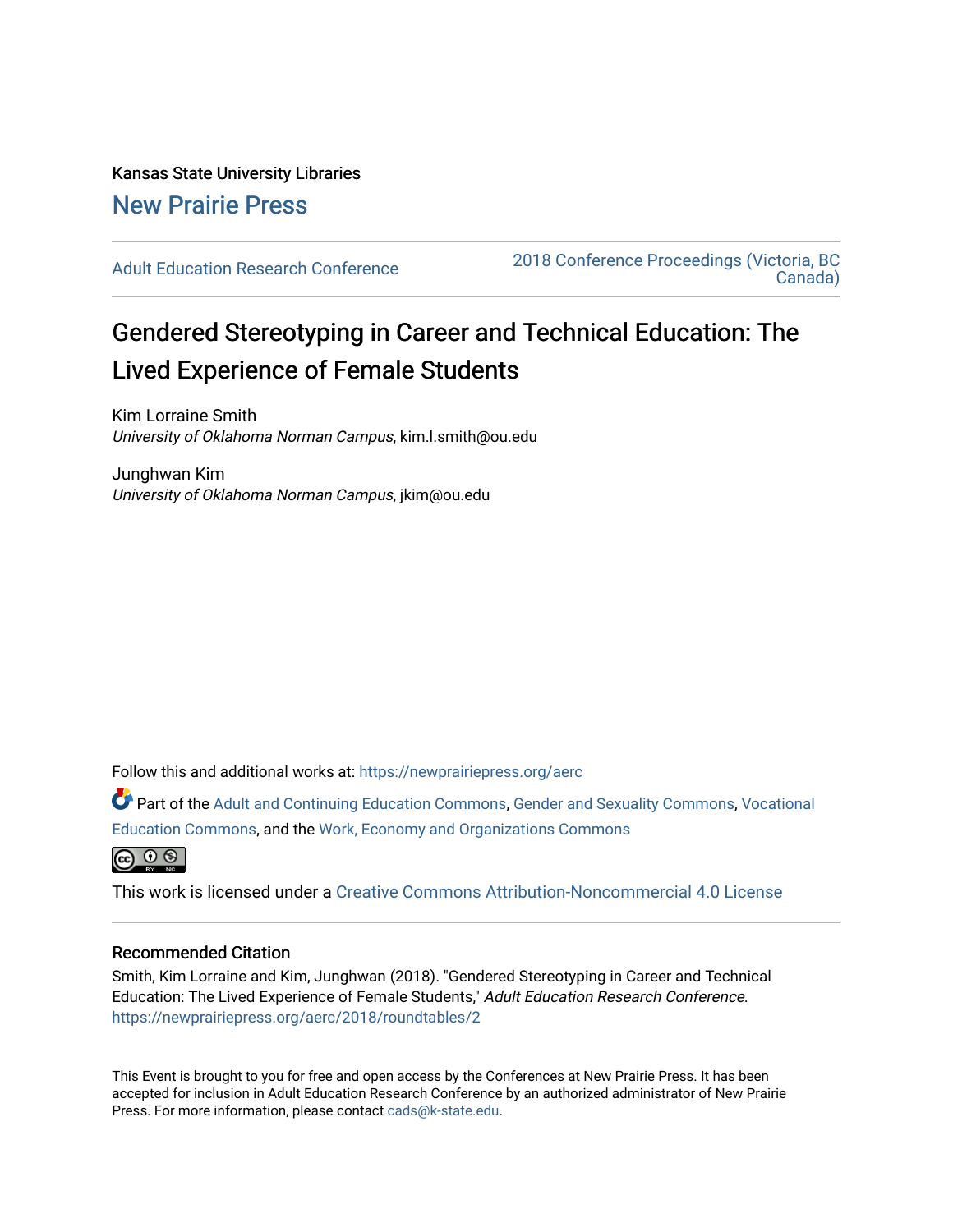## **Gendered Stereotyping in Career and Technical Education: The Lived Experience of Female Students**

### Kim L. Smith & Junghwan Kim University of Oklahoma

**Abstract:** This phenomenological study aims to explore the lived experience of gendered stereotyping in career and technical education from voices of female adult students enrolled in a career and technical education program.

**Keywords:** female, gender stereotyping, career and technical education

According to the United States Department of Labor (2017), females in the workforce have shown an occupational increase in science, technology, engineering, and math (STEM) related fields. Despite the increase, they report that females are disproportionate compared to men, with only 25% - 26% employed in computer and mathematical types of occupations. The United States Department of Education (2016), released a co-authored memo with the Department's Office of Career, Technical, and Adult Education and the Office for Civil Rights, giving clear direction that all students, male or female, should have equal rights and opportunity for the full range of programs without gender-typing of occupations (Schuster & Martiny, 2017). Their memo further clarifies that as a Department, they are committed to "advancing equity, including gender equity, in CTE *[Career and Technical Education]*" (Lhamon & Uyin, 2016, p. 2, *italics* added). Yet, as a society, we are still faced with the gendered and gender-typing of occupations, where females are overrepresented in occupations, such as cosmetology, childcare, and healthcare, and underrepresented in occupations like agriculture, engineering, construction, and automotive (Fluhr, 2014; Lhamon & Uyin, 2016).

Decades of research has shown many reasons as why females do not enter traditional male gendered cares, such as STEM or the Skills and Trades (*i.e.* welding, electrical, mechanical, etc.) due to gender stereotyping (England, 2005; Fluhr,2014). Previous studies have revealed a correlation between male and female traditional occupations, where gender-typing is present. Studies show that women are often stereotyped as not being strong enough, or smart enough to perform male gendered occupations, or simply do not want to be negatively stereotyped as masculine (Fluhr, 2014; Schuster & Martiny, 2017; Tilcsik, et al., 2015). Gender-typing of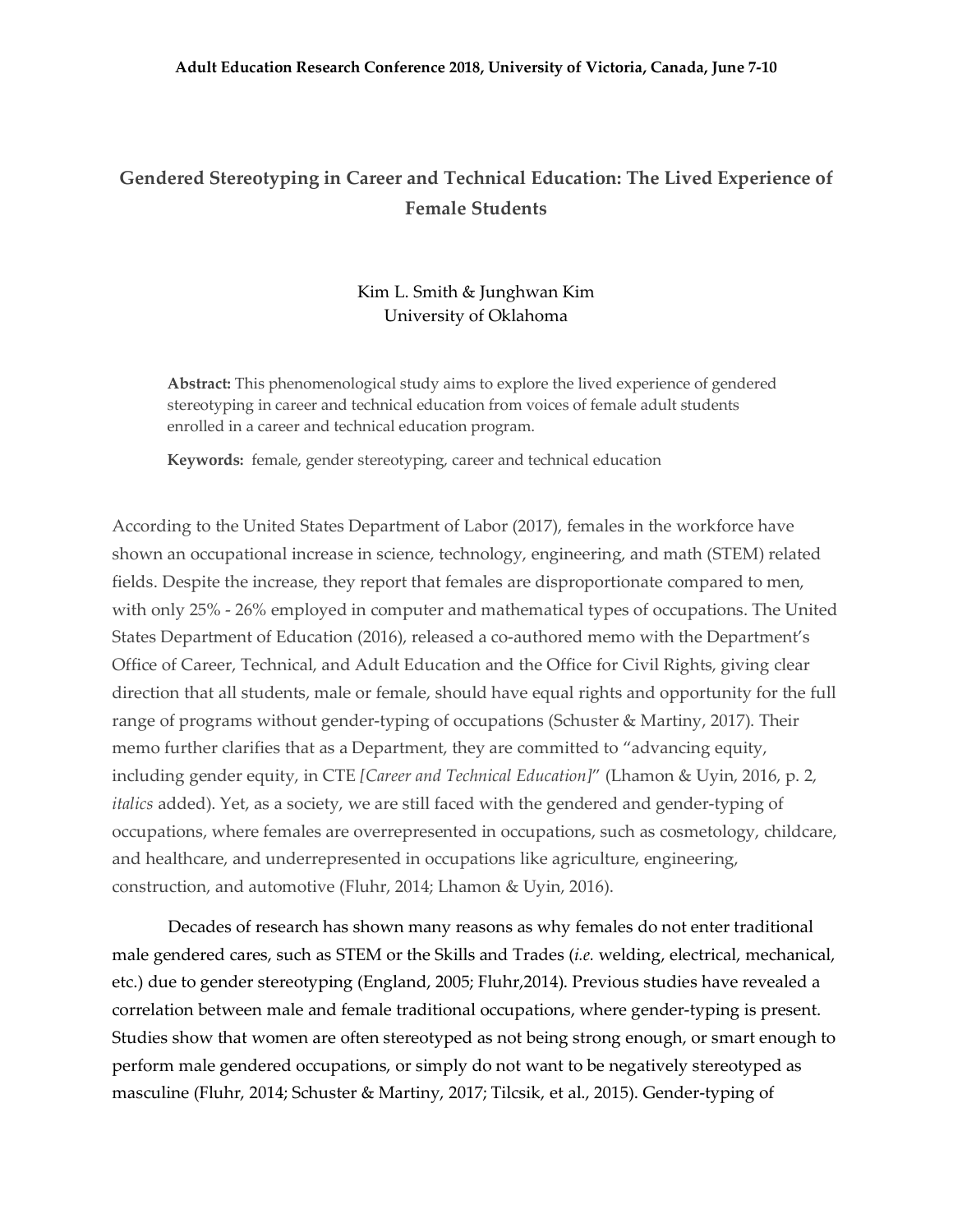occupations starts from an early age in education and "reinforced by the tracking of students into gender-specific education and vocational training programs, further placing women in lower wage fields, and furthering the gender wage gap" (Fluhr, 2014, p. 4). Yet, there has not been many studies that have thoroughly examined women's voices in CTE through qualitative research.

The purpose of this phenomenological study is to describe the perspectives of lived experiences of adult female students who are enrolled in a career and technical institution in the Southern Region of the United States. Using a critical feminist perspective as a theoretical framework, this study seeks to reveal assumptions and perceived bias of gendered occupations and professions in both their education choices and their lives.

Our phenomenological approach to this study means that we do not just explore meaning, but acknowledge that meaning changes, and looks different from different perspectives. For this matter, we need to constantly reinterpret meaning, and even the description of phenomena (Crotty, 1998). Purposeful sampling was conducted at the career and technical institution, followed by criterion sampling to insure participants would contribute to the development of the study (Creswell & Poth, 2018). The semi-structured research questions, along with further probing questions, are designed to gather the perceptions and assumptions of the female participants, as well as exploring the family and societal dynamics that have played a role in forming their personal assumptions. This can also be further analyzed by looking at the participants reasoning for choosing their own career paths, as well as looking at their personal assumptions of predominately gendered careers.

For this roundtable session, the attendees will be provided the preliminary findings of the first set of interviews, which are analyzed through semi-structured interviews by using an inductive analysis approach. An inductive approach is taking a ground up approach, rather than looking at theory, and analyzing down to specifics (Creswell & Poth, 2018). With an inductive approach, the researcher identified specific patterns and themes through data analysis coding in order to develop a theory based on their responses. At this roundtable session, there will be further discussion as to the reasons why females are not pursuing more CTE male gendered programs. This session, therefore, provides attendees an opportunity to more deeply reflect on the gender-biased assumptions in the field of CTE as a way of supporting successful occupational career paths for females.